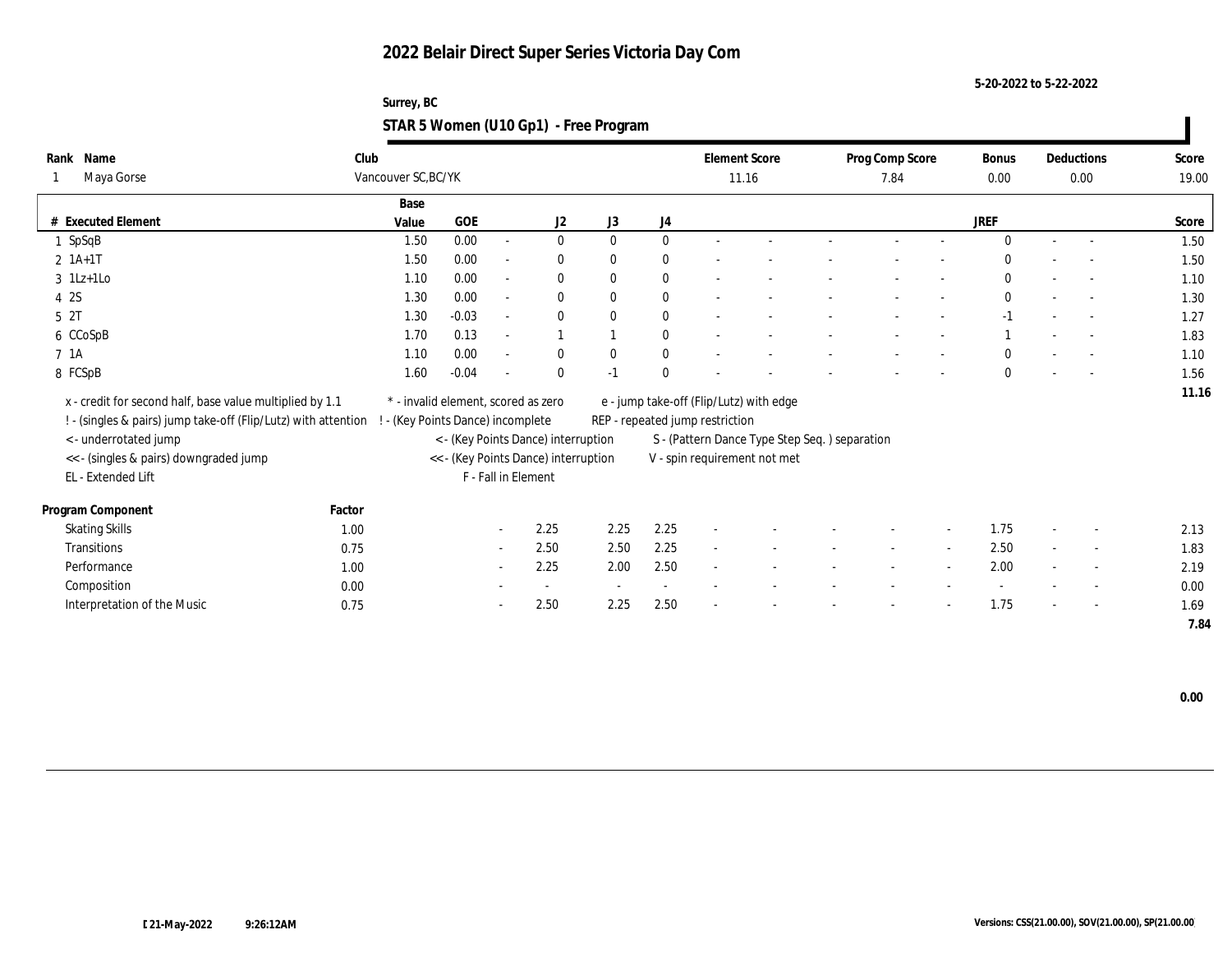**5-20-2022 to 5-22-2022**

| Surrey, BC                            |  |
|---------------------------------------|--|
| STAR 5 Women (U10 Gp1) - Free Program |  |

| Rank Name                                                      | Club   |                                     |            |                          |                                      |              |              | <b>Element Score</b>            |                                                | Prog Comp Score |        | <b>Bonus</b>   |        | Deductions               | Score |
|----------------------------------------------------------------|--------|-------------------------------------|------------|--------------------------|--------------------------------------|--------------|--------------|---------------------------------|------------------------------------------------|-----------------|--------|----------------|--------|--------------------------|-------|
| Linaya Hinton<br>2                                             |        | Connaught SC, BC/YK                 |            |                          |                                      |              |              |                                 | 9.86                                           | 7.95            |        | 0.00           |        | 0.20                     | 17.61 |
|                                                                |        | Base                                |            |                          |                                      |              |              |                                 |                                                |                 |        |                |        |                          |       |
| # Executed Element                                             |        | Value                               | <b>GOE</b> |                          | J2                                   | J3           | J4           |                                 |                                                |                 |        | <b>JREF</b>    |        |                          | Score |
| 12Lo<                                                          |        | 1.36                                | $-0.68$    | $\sim$                   | $-5$                                 | $-5$         | $-5$         |                                 |                                                |                 |        | $-5$           | $\sim$ | $\sim$                   | 0.68  |
| 2 SpSqB                                                        |        | 1.50                                | 0.30       | $\sim$                   | $\overline{2}$                       | $\mathbf{2}$ | $\mathbf{2}$ |                                 |                                                |                 |        | $\overline{2}$ |        |                          | 1.80  |
| $3 \text{ } 1\text{Lz+1LO}$                                    |        | 1.10                                | 0.02       | $\sim$                   | $\mathbf{0}$                         | $\mathbf{0}$ |              |                                 |                                                |                 |        | $\mathbf{0}$   |        | $\sim$                   | 1.12  |
| $4$ 1A                                                         |        | 1.10                                | 0.00       | $\sim$                   | $\bf{0}$                             | $\theta$     | $\mathbf{0}$ |                                 |                                                |                 |        | $\bf{0}$       | $\sim$ | $\sim$                   | 1.10  |
| 5 CCoSpB                                                       |        | 1.70                                | 0.21       | $\sim$                   |                                      |              |              |                                 |                                                |                 |        | $\mathbf{2}$   |        |                          | 1.91  |
| $6 1A+1T$                                                      |        | 1.50                                | $-0.14$    | $\sim$                   | $-1$                                 | $-3$         | $\bf{0}$     |                                 |                                                |                 |        | $-1$           |        |                          | 1.36  |
| 72T<                                                           |        | 1.04                                | $-0.31$    | $\sim$                   | $-3$                                 | $-3$         | $-3$         |                                 |                                                |                 |        | $-3$           |        |                          | 0.73  |
| 8 SSpB                                                         |        | 1.10                                | 0.06       | $\overline{\phantom{a}}$ |                                      |              | $\theta$     |                                 |                                                |                 |        | $\mathbf{0}$   |        |                          | 1.16  |
| x - credit for second half, base value multiplied by 1.1       |        | * - invalid element, scored as zero |            |                          |                                      |              |              |                                 | e - jump take-off (Flip/Lutz) with edge        |                 |        |                |        |                          | 9.86  |
| ! - (singles & pairs) jump take-off (Flip/Lutz) with attention |        | - (Key Points Dance) incomplete     |            |                          |                                      |              |              | REP - repeated jump restriction |                                                |                 |        |                |        |                          |       |
| <- underrotated jump                                           |        |                                     |            |                          | < - (Key Points Dance) interruption  |              |              |                                 | S - (Pattern Dance Type Step Seq. ) separation |                 |        |                |        |                          |       |
| << - (singles & pairs) downgraded jump                         |        |                                     |            |                          | << - (Key Points Dance) interruption |              |              |                                 | V - spin requirement not met                   |                 |        |                |        |                          |       |
| EL - Extended Lift                                             |        |                                     |            | F - Fall in Element      |                                      |              |              |                                 |                                                |                 |        |                |        |                          |       |
|                                                                |        |                                     |            |                          |                                      |              |              |                                 |                                                |                 |        |                |        |                          |       |
| Program Component                                              | Factor |                                     |            |                          |                                      |              |              |                                 |                                                |                 |        |                |        |                          |       |
| <b>Skating Skills</b>                                          | 1.00   |                                     |            | $\sim$ 10 $\,$           | 3.00                                 | 2.25         | 2.50         | $\sim$                          |                                                |                 |        | 1.75           |        | $\sim$                   | 2.38  |
| Transitions                                                    | 0.75   |                                     |            | $\sim$                   | 2.75                                 | 1.75         | 2.00         | $\sim$                          |                                                | $\sim$          | $\sim$ | 1.50           | $\sim$ | $\sim$                   | 1.50  |
| Performance                                                    | 1.00   |                                     |            | $\sim$                   | 2.75                                 | 2.25         | 2.75         | $\sim$                          |                                                |                 |        | 1.75           |        | $\overline{\phantom{a}}$ | 2.38  |
| Composition                                                    | 0.00   |                                     |            |                          | $\sim$                               |              | $\sim$       |                                 |                                                |                 |        |                |        | $\overline{\phantom{a}}$ | 0.00  |
| Interpretation of the Music                                    | 0.75   |                                     |            |                          | 2.75                                 | 2.00         | 2.50         |                                 |                                                |                 |        | 1.75           |        | $\sim$                   | 1.69  |
|                                                                |        |                                     |            |                          |                                      |              |              |                                 |                                                |                 |        |                |        |                          | 7.95  |

1 Fall(s) factor (0.2) **0.20**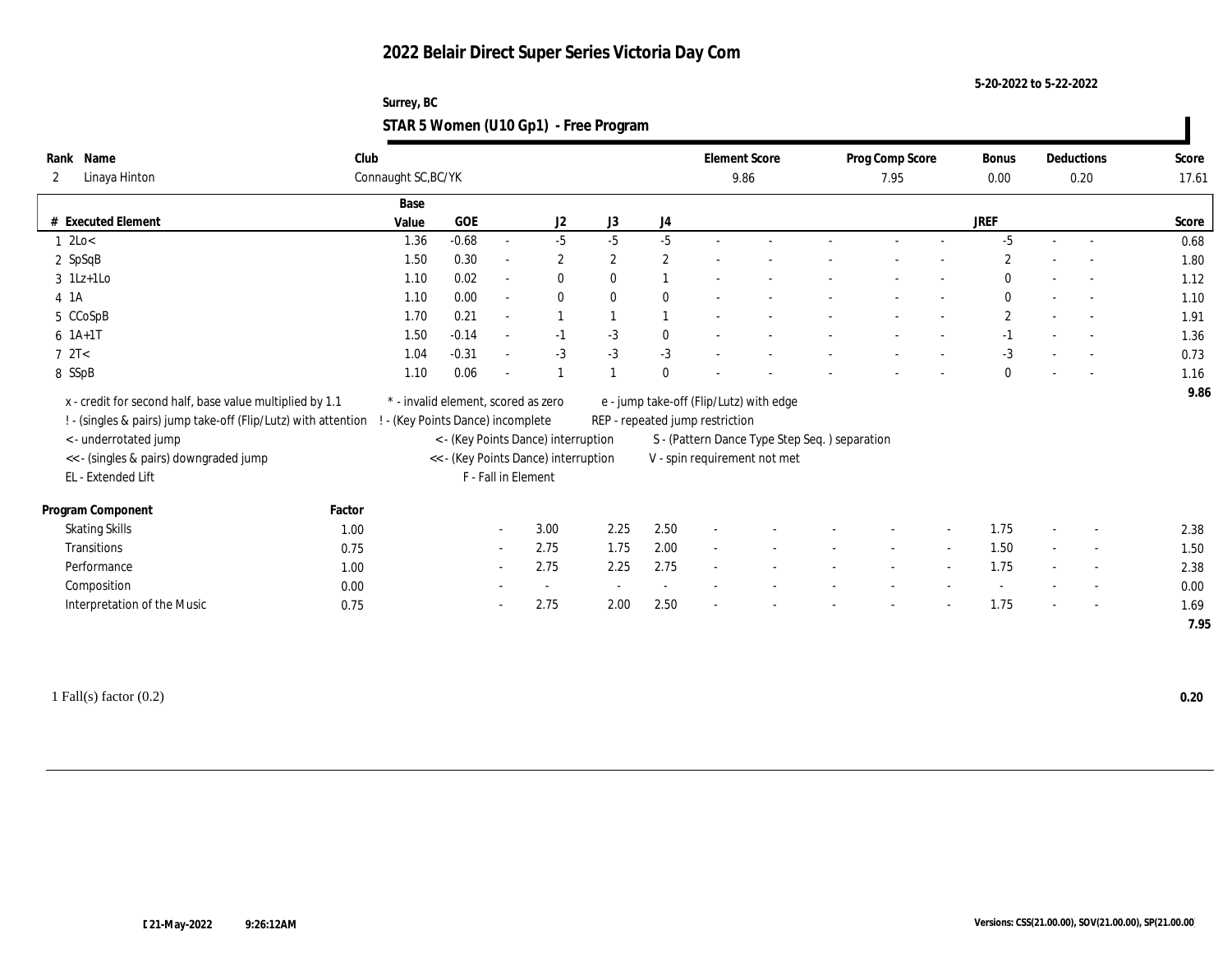**5-20-2022 to 5-22-2022**

#### **Surrey, BC STAR 5 Women (U10 Gp1) - Free Program**

| Name<br>Rank<br>Ally Chiu<br>3                                 | Club   | Connaught SC, BC/YK |                                     |                          |                                      |                          |              | <b>Element Score</b><br>9.87    |                                               | Prog Comp Score<br>7.81 |        | Bonus<br>0.00  |        | Deductions<br>0.40       | Score<br>17.28 |
|----------------------------------------------------------------|--------|---------------------|-------------------------------------|--------------------------|--------------------------------------|--------------------------|--------------|---------------------------------|-----------------------------------------------|-------------------------|--------|----------------|--------|--------------------------|----------------|
|                                                                |        | Base                |                                     |                          |                                      |                          |              |                                 |                                               |                         |        |                |        |                          |                |
| # Executed Element                                             |        | Value               | <b>GOE</b>                          |                          | J2                                   | J3                       | J4           |                                 |                                               |                         |        | <b>JREF</b>    |        |                          | Score          |
| $1$ 1A+1Lo                                                     |        | 1.60                | 0.03                                | $\sim$                   | $\bf{0}$                             | $\mathbf{1}$             | $\mathbf{0}$ |                                 |                                               |                         |        | $\Omega$       |        | $\sim$                   | 1.63           |
| 2 SpSqB                                                        |        | 1.50                | 0.26                                | $\overline{\phantom{a}}$ |                                      | $\mathbf{2}$             | $\mathbf{2}$ |                                 |                                               |                         |        | $\overline{2}$ |        |                          | 1.76           |
| $3$ 1Lz                                                        |        | 0.60                | 0.02                                | $\overline{\phantom{a}}$ | 1                                    | $\mathbf{0}$             | $\bf{0}$     |                                 |                                               |                         |        | $\mathbf{0}$   |        | $\sim$                   | 0.62           |
| 4 CCoSpB                                                       |        | 1.70                | 0.00                                | $\sim$                   | $\mathbf{0}$                         | $\bf{0}$                 | $\bf{0}$     |                                 |                                               |                         |        | $\mathbf{0}$   |        | $\overline{\phantom{a}}$ | 1.70           |
| 5 <sup>2T</sup>                                                |        | 1.30                | $-0.65$                             | $\sim$                   | $-5$                                 | $-5$                     | $-5$         |                                 |                                               |                         |        | $-5$           |        | $\overline{\phantom{a}}$ | 0.65           |
| $6 \; 1A+1T$                                                   |        | 1.50                | 0.00                                | $\sim$                   | $\mathbf{0}$                         | $\mathbf{0}$             | $\mathbf{0}$ |                                 |                                               |                         |        | $\mathbf{0}$   |        | $\sim$                   | 1.50           |
| 72Sq                                                           |        | 1.30                | $-0.36$                             | $\sim$                   | $-4$                                 | $-3$                     | $-1$         |                                 |                                               |                         |        | $-3$           |        |                          | 0.94           |
| 8 SSpB                                                         |        | 1.10                | $-0.03$                             |                          | $\mathbf{0}$                         | $\mathbf{0}$             | $-1$         |                                 |                                               |                         |        | $\mathbf{0}$   |        | $\overline{\phantom{a}}$ | 1.07           |
| x - credit for second half, base value multiplied by 1.1       |        |                     | * - invalid element, scored as zero |                          |                                      |                          |              |                                 | e - jump take-off (Flip/Lutz) with edge       |                         |        |                |        |                          | 9.87           |
| ! - (singles & pairs) jump take-off (Flip/Lutz) with attention |        |                     | - (Key Points Dance) incomplete     |                          |                                      |                          |              | REP - repeated jump restriction |                                               |                         |        |                |        |                          |                |
| <- underrotated jump                                           |        |                     |                                     |                          | < - (Key Points Dance) interruption  |                          |              |                                 | S - (Pattern Dance Type Step Seq.) separation |                         |        |                |        |                          |                |
| << - (singles & pairs) downgraded jump                         |        |                     |                                     |                          | << - (Key Points Dance) interruption |                          |              |                                 | ${\tt V}$ - spin requirement not met          |                         |        |                |        |                          |                |
| EL - Extended Lift                                             |        |                     |                                     | F - Fall in Element      |                                      |                          |              |                                 |                                               |                         |        |                |        |                          |                |
| Program Component                                              | Factor |                     |                                     |                          |                                      |                          |              |                                 |                                               |                         |        |                |        |                          |                |
| <b>Skating Skills</b>                                          | 1.00   |                     |                                     | $\sim$                   | 2.75                                 | 2.50                     | 1.75         |                                 |                                               |                         |        | 1.75           |        | $\overline{\phantom{a}}$ | 2.19           |
| Transitions                                                    | 0.75   |                     |                                     | $\sim$                   | 2.75                                 | 2.00                     | 1.75         | $\sim$                          |                                               | $\sim$                  | $\sim$ | 2.25           | $\sim$ | $\sim$                   | 1.64           |
| Performance                                                    | 1.00   |                     |                                     | $\sim$                   | 2.75                                 | 2.25                     | 1.75         |                                 |                                               |                         |        | 2.25           |        | $\overline{\phantom{a}}$ | 2.25           |
| Composition                                                    | 0.00   |                     |                                     |                          | $\overline{\phantom{a}}$             | $\overline{\phantom{a}}$ |              |                                 |                                               |                         |        |                |        | $\overline{\phantom{a}}$ | 0.00           |
| Interpretation of the Music                                    | 0.75   |                     |                                     | $\sim$                   | 2.50                                 | 2.50                     | 2.00         |                                 |                                               |                         |        | 2.25           |        | $\sim$                   | 1.73           |
|                                                                |        |                     |                                     |                          |                                      |                          |              |                                 |                                               |                         |        |                |        |                          | 7.81           |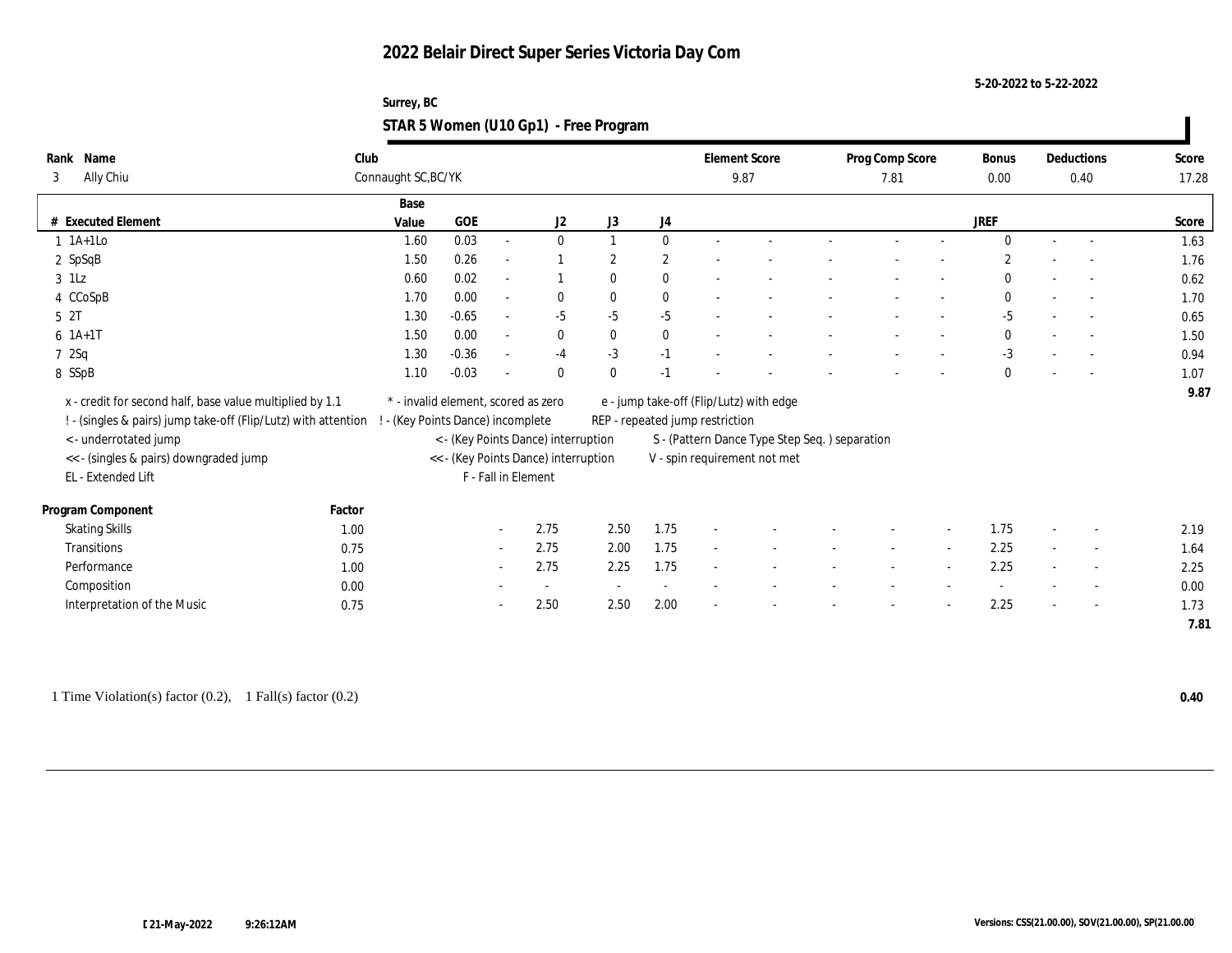| Surrey, BC                            |  |
|---------------------------------------|--|
| STAR 5 Women (U10 Gp1) - Free Program |  |

| Rank Name                                                      | Club   |                                     |            |                          |                                      |              |              |                                 | <b>Element Score</b>                           | Prog Comp Score          |        | <b>Bonus</b> |        | Deductions               | Score |
|----------------------------------------------------------------|--------|-------------------------------------|------------|--------------------------|--------------------------------------|--------------|--------------|---------------------------------|------------------------------------------------|--------------------------|--------|--------------|--------|--------------------------|-------|
| Chloe Wu<br>4                                                  |        | Connaught SC, BC/YK                 |            |                          |                                      |              |              |                                 | 9.55                                           | 7.84                     |        | 0.00         | 0.20   |                          | 17.19 |
|                                                                |        | Base                                |            |                          |                                      |              |              |                                 |                                                |                          |        |              |        |                          |       |
| # Executed Element                                             |        | Value                               | <b>GOE</b> |                          | J2                                   | J3           | J4           |                                 |                                                |                          |        | <b>JREF</b>  |        |                          | Score |
| $1 \t1A+1T$                                                    |        | 1.50                                | 0.00       | $\sim$                   | $\bf{0}$                             | $\theta$     | $\mathbf{0}$ |                                 |                                                |                          |        | $\Omega$     |        |                          | 1.50  |
| $2$ 2Lo $<$                                                    |        | 1.36                                | $-0.38$    | $\sim$                   | $-3$                                 | $-3$         | $-2$         |                                 |                                                |                          |        | $-3$         |        |                          | 0.98  |
| 3 CCoSpB                                                       |        | 1.70                                | 0.13       | $\overline{\phantom{a}}$ | $\mathbf{1}$                         |              | $\mathbf{1}$ |                                 |                                                |                          |        | $\mathbf{0}$ |        |                          | 1.83  |
| $4$ $2$ T<<                                                    |        | 0.40                                | $-0.20$    | $\overline{a}$           | $-5$                                 | $-5$         | $-5$         |                                 |                                                |                          |        | $-5$         |        | $\sim$                   | 0.20  |
| $5$ 1Lz+1Lo                                                    |        | 1.10                                | 0.00       | $\sim$                   | $\mathbf{0}$                         | $\mathbf{0}$ | $\mathbf{0}$ |                                 |                                                |                          |        | $\mathbf{0}$ |        | $\sim$                   | 1.10  |
| 6 SSpB                                                         |        | 1.10                                | 0.03       | $\overline{a}$           | $\bf{0}$                             | $\mathbf{0}$ | $\bf{0}$     |                                 |                                                |                          |        |              |        |                          | 1.13  |
| 7 SpSqB                                                        |        | 1.50                                | 0.15       | $\overline{\phantom{a}}$ | $\bf{0}$                             |              | $\sqrt{2}$   |                                 |                                                |                          |        |              |        |                          | 1.65  |
| 8 1 A                                                          |        | 1.10                                | 0.06       |                          | $\mathbf{0}$                         | $\theta$     |              |                                 |                                                |                          |        |              |        |                          | 1.16  |
| x - credit for second half, base value multiplied by 1.1       |        | * - invalid element, scored as zero |            |                          |                                      |              |              |                                 | e - jump take-off (Flip/Lutz) with edge        |                          |        |              |        |                          | 9.55  |
| ! - (singles & pairs) jump take-off (Flip/Lutz) with attention |        | - (Key Points Dance) incomplete     |            |                          |                                      |              |              | REP - repeated jump restriction |                                                |                          |        |              |        |                          |       |
| < - underrotated jump                                          |        |                                     |            |                          | < - (Key Points Dance) interruption  |              |              |                                 | S - (Pattern Dance Type Step Seq. ) separation |                          |        |              |        |                          |       |
| << - (singles & pairs) downgraded jump                         |        |                                     |            |                          | << - (Key Points Dance) interruption |              |              |                                 | V - spin requirement not met                   |                          |        |              |        |                          |       |
| EL - Extended Lift                                             |        |                                     |            | F - Fall in Element      |                                      |              |              |                                 |                                                |                          |        |              |        |                          |       |
|                                                                |        |                                     |            |                          |                                      |              |              |                                 |                                                |                          |        |              |        |                          |       |
| Program Component                                              | Factor |                                     |            |                          |                                      |              |              |                                 |                                                |                          |        |              |        |                          |       |
| <b>Skating Skills</b>                                          | 1.00   |                                     |            | $\sim$ $-$               | 2.50                                 | 2.50         | 2.75         | $\overline{a}$                  |                                                |                          |        | 2.25         | $\sim$ | $\sim$                   | 2.50  |
| Transitions                                                    | 0.75   |                                     |            | $\sim$                   | 2.00                                 | 2.00         | 2.00         | $\sim$                          |                                                | $\overline{\phantom{a}}$ | $\sim$ | 1.75         | $\sim$ | $\sim$                   | 1.46  |
| Performance                                                    | 1.00   |                                     |            | $\sim$                   | 2.25                                 | 2.00         | 2.25         | $\sim$                          |                                                |                          | $\sim$ | 2.25         |        | $\overline{\phantom{a}}$ | 2.19  |
| Composition                                                    | 0.00   |                                     |            |                          | $\sim$                               |              |              |                                 |                                                |                          |        |              |        | $\overline{\phantom{a}}$ | 0.00  |
| Interpretation of the Music                                    | 0.75   |                                     |            |                          | 2.25                                 | 2.25         | 2.50         |                                 |                                                |                          |        | 2.00         |        | $\overline{\phantom{a}}$ | 1.69  |
|                                                                |        |                                     |            |                          |                                      |              |              |                                 |                                                |                          |        |              |        |                          | 7.84  |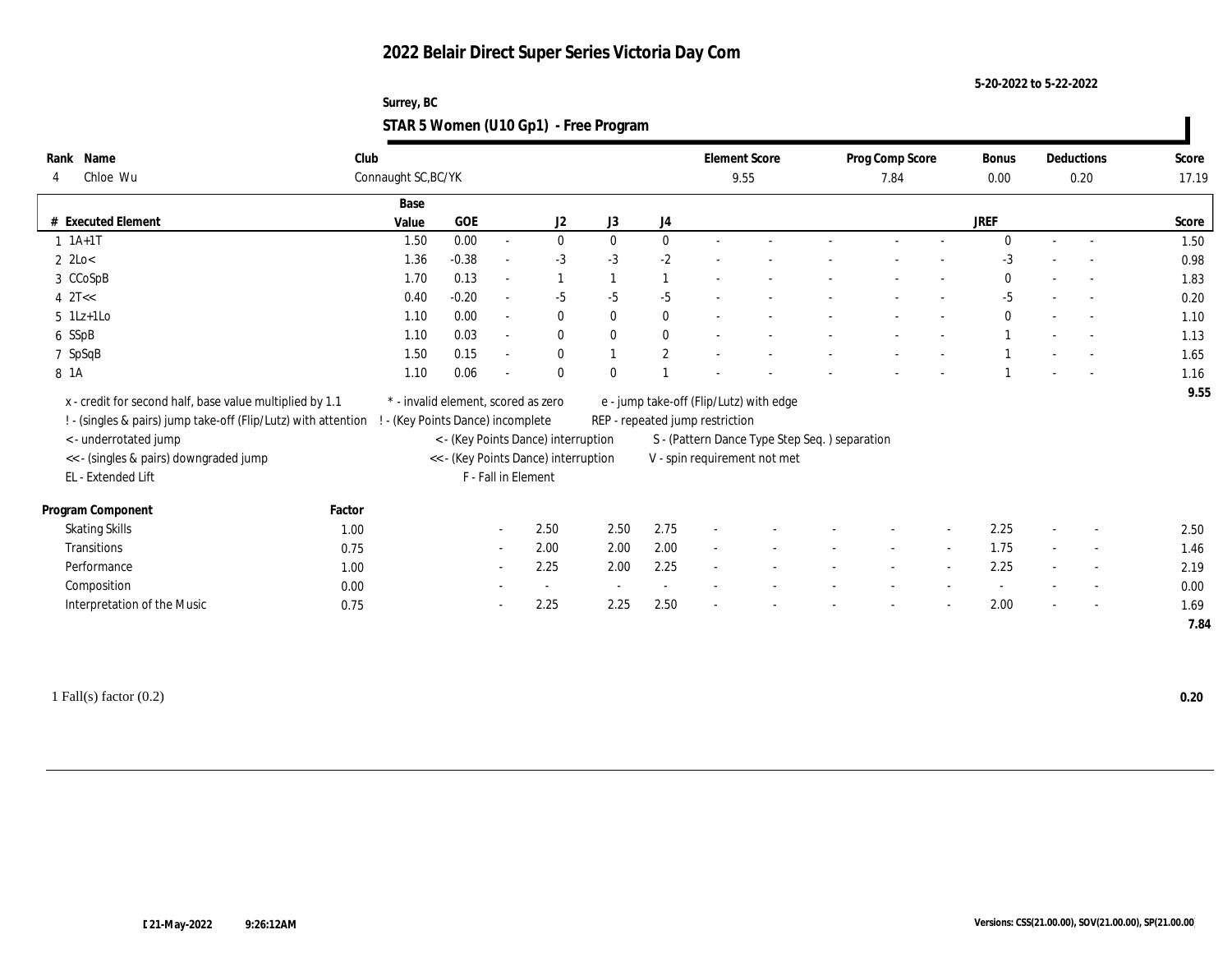| Surrey, BC                            |  |
|---------------------------------------|--|
| STAR 5 Women (U10 Gp1) - Free Program |  |

| Rank Name                                                      | Club                              |                                     |                          |                                      |              |              | <b>Element Score</b>            |                                               |                 |                          |              |        | Deductions               | Score |
|----------------------------------------------------------------|-----------------------------------|-------------------------------------|--------------------------|--------------------------------------|--------------|--------------|---------------------------------|-----------------------------------------------|-----------------|--------------------------|--------------|--------|--------------------------|-------|
| Michelle Baher<br>5                                            | Derrick FSC, AB/NT/NU             |                                     |                          |                                      |              |              |                                 |                                               | Prog Comp Score |                          | Bonus        |        |                          |       |
|                                                                |                                   |                                     |                          |                                      |              |              | 8.85                            |                                               | 7.64            |                          | 0.00         |        | 0.00                     | 16.49 |
|                                                                | Base                              |                                     |                          |                                      |              |              |                                 |                                               |                 |                          |              |        |                          |       |
| # Executed Element                                             | Value                             | GOE                                 |                          | J2                                   | J3           | J4           |                                 |                                               |                 |                          | JREF         |        |                          | Score |
| $1 \t1A$                                                       | 1.10                              | $-0.11$                             | $\sim$                   | $-1$                                 | $-1$         | $-1$         |                                 |                                               |                 |                          |              |        |                          | 0.99  |
| $2 \text{ IF+1Lo}$                                             | 1.00                              | 0.00                                | $\overline{\phantom{a}}$ | $\mathbf{0}$                         | $\bf{0}$     | $\bf{0}$     |                                 |                                               |                 |                          | $\Omega$     |        |                          | 1.00  |
| 3 SSpB                                                         | 1.10                              | 0.25                                | $\sim$                   | $\mathbf{2}$                         | $\mathbf{2}$ | 3            |                                 |                                               |                 |                          | $\mathbf{2}$ |        | $\sim$                   | 1.35  |
| 4 1S                                                           | 0.40                              | 0.00                                | $\sim$                   | $\mathbf{0}$                         | $\theta$     |              |                                 |                                               |                 |                          | $-1$         |        | $\sim$                   | 0.40  |
| $5$ 1Lz                                                        | 0.60                              | $-0.09$                             | $\sim$                   | $-2$                                 | $-1$         | $-1$         |                                 |                                               |                 |                          | $-2$         |        |                          | 0.51  |
| 6 SpSqB                                                        | 1.50                              | $-0.08$                             | $\sim$                   | $\bf{0}$                             | $-1$         |              |                                 |                                               |                 |                          | $-2$         |        |                          | 1.42  |
| $7 \; 1A+1T$                                                   | 1.50                              | $-0.11$                             | $\sim$                   | $-1$                                 | $-1$         | $\mathbf{0}$ |                                 |                                               |                 |                          | $-2$         |        |                          | 1.39  |
| 8 CCoSpB                                                       | 1.70                              | 0.09                                |                          |                                      | $\theta$     |              |                                 |                                               |                 |                          | $\mathbf{0}$ |        |                          | 1.79  |
|                                                                |                                   | * - invalid element, scored as zero |                          |                                      |              |              |                                 |                                               |                 |                          |              |        |                          | 8.85  |
| x - credit for second half, base value multiplied by 1.1       |                                   |                                     |                          |                                      |              |              |                                 | e - jump take-off (Flip/Lutz) with edge       |                 |                          |              |        |                          |       |
| ! - (singles & pairs) jump take-off (Flip/Lutz) with attention | ! - (Key Points Dance) incomplete |                                     |                          |                                      |              |              | REP - repeated jump restriction |                                               |                 |                          |              |        |                          |       |
| <- underrotated jump                                           |                                   |                                     |                          | < - (Key Points Dance) interruption  |              |              |                                 | S - (Pattern Dance Type Step Seq.) separation |                 |                          |              |        |                          |       |
| << - (singles & pairs) downgraded jump                         |                                   |                                     |                          | << - (Key Points Dance) interruption |              |              |                                 | V - spin requirement not met                  |                 |                          |              |        |                          |       |
| EL - Extended Lift                                             |                                   |                                     | F - Fall in Element      |                                      |              |              |                                 |                                               |                 |                          |              |        |                          |       |
| Program Component                                              | Factor                            |                                     |                          |                                      |              |              |                                 |                                               |                 |                          |              |        |                          |       |
| <b>Skating Skills</b>                                          | 1.00                              |                                     | $\sim$                   | 2.25                                 | 2.00         | 2.25         | $\overline{\phantom{a}}$        |                                               |                 | $\overline{\phantom{a}}$ | 1.75         |        | $\overline{\phantom{a}}$ | 2.06  |
| <b>Transitions</b>                                             | 0.75                              |                                     | $\sim$                   | 2.00                                 | 2.25         | 2.50         | $\sim$                          |                                               | $\sim$          | $\sim$                   | 1.75         | $\sim$ | $\overline{\phantom{a}}$ | 1.60  |
| Performance                                                    | 1.00                              |                                     | $\sim$                   | 2.50                                 | 2.50         | 2.50         | $\overline{a}$                  |                                               |                 | $\overline{\phantom{a}}$ | 2.00         |        | $\overline{\phantom{a}}$ | 2.38  |
| Composition                                                    | 0.00                              |                                     |                          | $\overline{\phantom{a}}$             | $\sim$       | $\sim$       |                                 |                                               |                 |                          |              |        | $\overline{\phantom{a}}$ | 0.00  |
| Interpretation of the Music                                    | 0.75                              |                                     |                          | 2.25                                 | 2.00         | 2.25         |                                 |                                               |                 |                          | 2.00         |        | $\overline{\phantom{a}}$ | 1.60  |
|                                                                |                                   |                                     |                          |                                      |              |              |                                 |                                               |                 |                          |              |        |                          | 7.64  |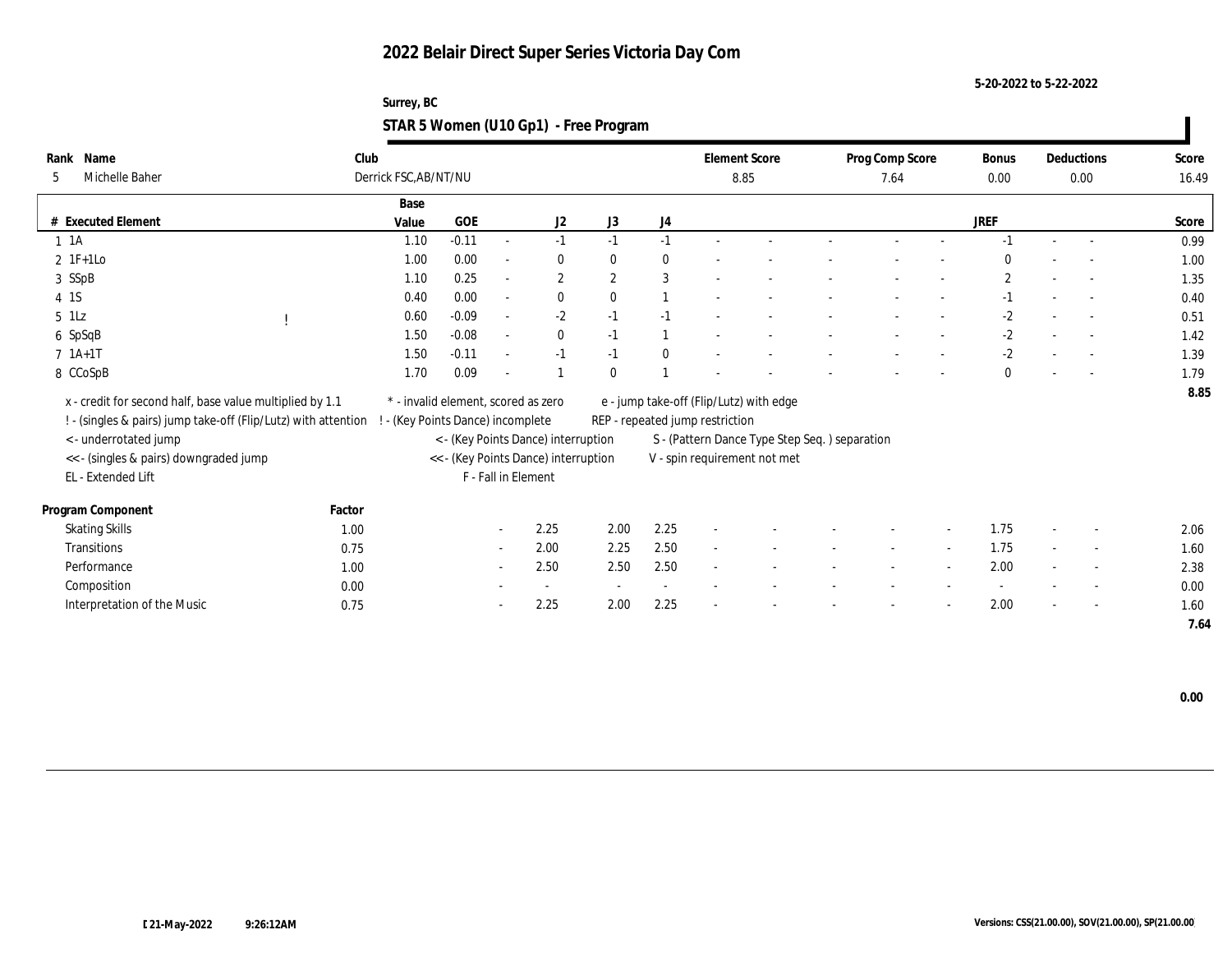**5-20-2022 to 5-22-2022**

#### **Surrey, BC STAR 5 Women (U10 Gp1) - Free Program**

| Name<br>Rank                                                   | Club                |                                     |                          |                                      |              |              | <b>Element Score</b>            |                                                | Prog Comp Score |        | Bonus        |        | Deductions               | Score |
|----------------------------------------------------------------|---------------------|-------------------------------------|--------------------------|--------------------------------------|--------------|--------------|---------------------------------|------------------------------------------------|-----------------|--------|--------------|--------|--------------------------|-------|
| Jean Lou<br>6                                                  | Coquitlam SC, BC/YK |                                     |                          |                                      |              |              |                                 | 9.28                                           | 6.05            |        | 0.00         |        | 0.00                     | 15.33 |
|                                                                | Base                |                                     |                          |                                      |              |              |                                 |                                                |                 |        |              |        |                          |       |
| # Executed Element                                             | Value               | <b>GOE</b>                          |                          | J2                                   | J3           | J4           |                                 |                                                |                 |        | <b>JREF</b>  |        |                          | Score |
| $1$ $1A+1T$                                                    | 1.50                | 0.00                                | $\overline{\phantom{a}}$ | $\bf{0}$                             | $\mathbf{0}$ | $\mathbf{0}$ | $\sim$                          |                                                |                 |        | $\mathbf{0}$ | $\sim$ | $\sim$                   | 1.50  |
| $2 \text{ } 2T <<$                                             | 0.40                | $-0.20$                             | $\overline{\phantom{a}}$ | $-5$                                 | $-5$         | $-5$         |                                 |                                                |                 |        | $-5$         |        |                          | 0.20  |
| 3 CCoSpB                                                       | 1.70                | 0.00                                | $\sim$                   | $\bf{0}$                             | $\mathbf{0}$ | $-1$         |                                 |                                                |                 |        |              |        |                          | 1.70  |
| 4 SpSqB                                                        | 1.50                | 0.30                                | $\sim$                   | $\mathbf{2}$                         | $\mathbf{2}$ |              |                                 |                                                |                 |        | 3            |        | $\sim$                   | 1.80  |
| $5 \text{ } 1\text{Lz}(e)+1\text{Lo}$                          | 0.98                | $-0.13$                             | $\sim$                   | $-3$                                 | $-3$         | $-2$         |                                 |                                                |                 |        | $-2$         |        | $\sim$                   | 0.85  |
| 6 2S                                                           | 1.30                | $-0.10$                             | $\sim$                   | $\bf{0}$                             | $-1$         | $\mathbf{0}$ |                                 |                                                |                 |        | $-2$         |        | $\sim$                   | 1.20  |
| 7 1A                                                           | 1.10                | $-0.03$                             | $\overline{\phantom{a}}$ | $\bf{0}$                             | $-1$         | $\bf{0}$     |                                 |                                                |                 |        | $\bf{0}$     |        |                          | 1.07  |
| 8 SSpB                                                         | 1.10                | $-0.14$                             | $\overline{\phantom{a}}$ | $-1$                                 | $\mathbf{0}$ | $-2$         |                                 |                                                |                 |        | $-2$         |        |                          | 0.96  |
| x - credit for second half, base value multiplied by 1.1       |                     | * - invalid element, scored as zero |                          |                                      |              |              |                                 | e - jump take-off (Flip/Lutz) with edge        |                 |        |              |        |                          | 9.28  |
| ! - (singles & pairs) jump take-off (Flip/Lutz) with attention |                     | - (Key Points Dance) incomplete     |                          |                                      |              |              | REP - repeated jump restriction |                                                |                 |        |              |        |                          |       |
| < - underrotated jump                                          |                     |                                     |                          | < - (Key Points Dance) interruption  |              |              |                                 | S - (Pattern Dance Type Step Seq. ) separation |                 |        |              |        |                          |       |
| << - (singles & pairs) downgraded jump                         |                     |                                     |                          | << - (Key Points Dance) interruption |              |              |                                 | V - spin requirement not met                   |                 |        |              |        |                          |       |
| EL - Extended Lift                                             |                     |                                     | F - Fall in Element      |                                      |              |              |                                 |                                                |                 |        |              |        |                          |       |
|                                                                |                     |                                     |                          |                                      |              |              |                                 |                                                |                 |        |              |        |                          |       |
| Program Component                                              | Factor              |                                     |                          |                                      |              |              |                                 |                                                |                 |        |              |        |                          |       |
| <b>Skating Skills</b>                                          | 1.00                |                                     | $\sim$                   | 2.00                                 | 1.75         | 1.75         | $\overline{\phantom{a}}$        |                                                |                 |        | 1.75         |        | $\overline{\phantom{a}}$ | 1.81  |
| Transitions                                                    | 0.75                |                                     | $\sim$                   | 1.50                                 | 1.50         | 1.50         | $\sim$                          |                                                | $\sim$          | $\sim$ | 1.25         | $\sim$ | $\sim$                   | 1.08  |
| Performance                                                    | 1.00                |                                     | $\sim$                   | 2.00                                 | 2.00         | 2.00         | $\sim$                          |                                                |                 |        | 1.75         |        | $\overline{\phantom{a}}$ | 1.94  |
| Composition                                                    | 0.00                |                                     |                          |                                      |              |              |                                 |                                                |                 |        |              |        |                          | 0.00  |
| Interpretation of the Music                                    | 0.75                |                                     | $\sim$                   | 1.75                                 | 1.50         | 1.75         |                                 |                                                |                 |        | 1.50         |        | $\sim$                   | 1.22  |
|                                                                |                     |                                     |                          |                                      |              |              |                                 |                                                |                 |        |              |        |                          | 6.05  |

 **0.00**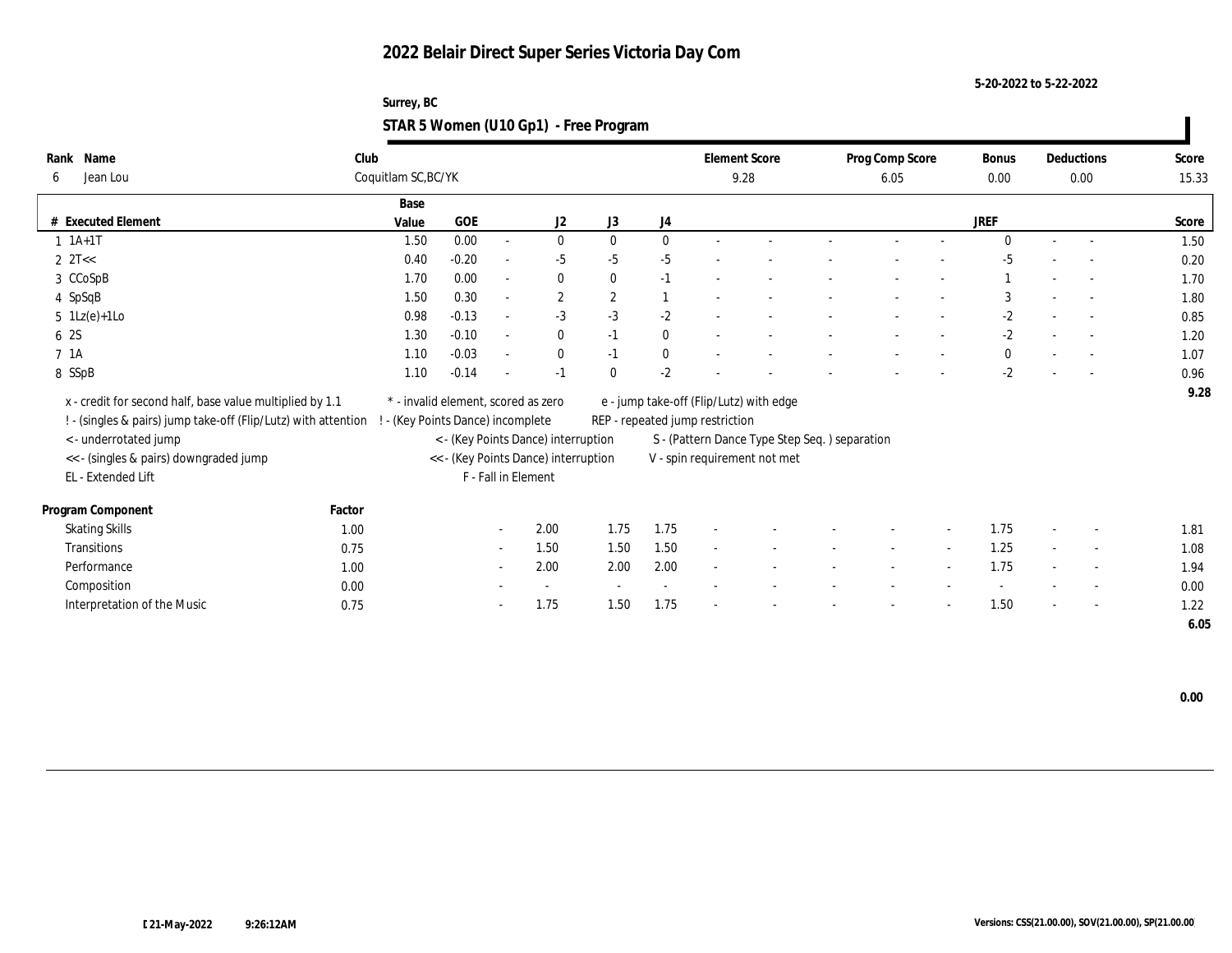| Surrey, BC                            |  |
|---------------------------------------|--|
| STAR 5 Women (U10 Gp1) - Free Program |  |

| Name<br>Rank                                                   | Club   |                                     |         |                          |                                      |                          |              | <b>Element Score</b>            |                                               | Prog Comp Score |                          | Bonus        |        | Deductions               | Score |
|----------------------------------------------------------------|--------|-------------------------------------|---------|--------------------------|--------------------------------------|--------------------------|--------------|---------------------------------|-----------------------------------------------|-----------------|--------------------------|--------------|--------|--------------------------|-------|
| Grace Liu                                                      |        | Connaught SC, BC/YK                 |         |                          |                                      |                          |              | 7.59                            |                                               | 7.59            |                          | 0.00         |        | 0.00                     | 15.18 |
|                                                                |        | Base                                |         |                          |                                      |                          |              |                                 |                                               |                 |                          |              |        |                          |       |
| <b>Executed Element</b><br>#                                   |        | Value                               | GOE     |                          | J <sub>2</sub>                       | J3                       | J4           |                                 |                                               |                 |                          | JREF         |        |                          | Score |
| $1$ 1A+1Lo                                                     |        | 1.60                                | 0.00    | $\sim$                   | $\mathbf{0}$                         | $\mathbf{0}$             | $\mathbf{0}$ |                                 |                                               |                 |                          | $\Omega$     |        |                          | 1.60  |
| $2$ 1F                                                         |        | 0.50                                | 0.03    | $\sim$                   | $\bf{0}$                             |                          | $\bf{0}$     |                                 |                                               |                 |                          |              |        | $\overline{a}$           | 0.53  |
| $3 \text{ } 2\text{Lo}$                                        |        | 1.36                                | $-0.34$ | $\overline{\phantom{a}}$ | $-3$                                 | $-3$                     | $-2$         |                                 |                                               |                 |                          | $-2$         |        | $\sim$                   | 1.02  |
| 4 FCSp                                                         |        | 0.00                                |         |                          |                                      |                          |              |                                 |                                               |                 |                          |              |        | $\overline{\phantom{a}}$ | 0.00  |
| 5 SpSqB                                                        |        | 1.50                                | 0.26    | ÷,                       |                                      | $\mathbf{2}$             | $\mathbf{2}$ |                                 |                                               |                 |                          | $\mathbf{2}$ |        |                          | 1.76  |
| $6$ 1T $<<$                                                    |        | 0.00                                |         |                          |                                      |                          |              |                                 |                                               |                 |                          |              |        |                          | 0.00  |
| $7 \; 1A+1T$                                                   |        | 1.50                                | 0.03    | $\overline{\phantom{a}}$ | $\overline{1}$                       | $\mathbf{1}$             | $-1$         |                                 |                                               |                 |                          | $\mathbf{0}$ |        | $\sim$                   | 1.53  |
| 8 CCoSpB (V)                                                   |        | 1.28                                | $-0.13$ |                          | $-1$                                 | $-1$                     | $-1$         |                                 |                                               |                 |                          | $-1$         |        |                          | 1.15  |
| x - credit for second half, base value multiplied by 1.1       |        | * - invalid element, scored as zero |         |                          |                                      |                          |              |                                 | e - jump take-off (Flip/Lutz) with edge       |                 |                          |              |        |                          | 7.59  |
| ! - (singles & pairs) jump take-off (Flip/Lutz) with attention |        | ! - (Key Points Dance) incomplete   |         |                          |                                      |                          |              | REP - repeated jump restriction |                                               |                 |                          |              |        |                          |       |
| <- underrotated jump                                           |        |                                     |         |                          | < - (Key Points Dance) interruption  |                          |              |                                 | S - (Pattern Dance Type Step Seq.) separation |                 |                          |              |        |                          |       |
| << - (singles & pairs) downgraded jump                         |        |                                     |         |                          | << - (Key Points Dance) interruption |                          |              |                                 | V - spin requirement not met                  |                 |                          |              |        |                          |       |
| EL - Extended Lift                                             |        |                                     |         | F - Fall in Element      |                                      |                          |              |                                 |                                               |                 |                          |              |        |                          |       |
|                                                                |        |                                     |         |                          |                                      |                          |              |                                 |                                               |                 |                          |              |        |                          |       |
| Program Component                                              | Factor |                                     |         |                          |                                      |                          |              |                                 |                                               |                 |                          |              |        |                          |       |
| <b>Skating Skills</b>                                          | 1.00   |                                     |         | $\sim$                   | 2.00                                 | 2.50                     | 1.75         | $\overline{\phantom{a}}$        |                                               |                 | $\overline{\phantom{a}}$ | 2.25         |        | $\sim$                   | 2.13  |
| <b>Transitions</b>                                             | 0.75   |                                     |         | $\sim$                   | 2.25                                 | 2.50                     | 2.00         | $\sim$                          |                                               | $\sim$          | $\sim$                   | 2.50         | $\sim$ | $\overline{\phantom{a}}$ | 1.73  |
| Performance                                                    | 1.00   |                                     |         | $\sim$                   | 2.25                                 | 2.00                     | 2.25         | $\overline{\phantom{a}}$        |                                               |                 | $\overline{\phantom{a}}$ | 2.00         |        | $\overline{\phantom{a}}$ | 2.13  |
| Composition                                                    | 0.00   |                                     |         |                          | $\sim$                               | $\overline{\phantom{a}}$ | $\sim$       |                                 |                                               |                 |                          |              |        | $\overline{\phantom{a}}$ | 0.00  |
| Interpretation of the Music                                    | 0.75   |                                     |         |                          | 2.25                                 | 2.00                     | 2.25         |                                 |                                               |                 |                          | 2.00         |        | $\overline{\phantom{a}}$ | 1.60  |
|                                                                |        |                                     |         |                          |                                      |                          |              |                                 |                                               |                 |                          |              |        |                          | 7.59  |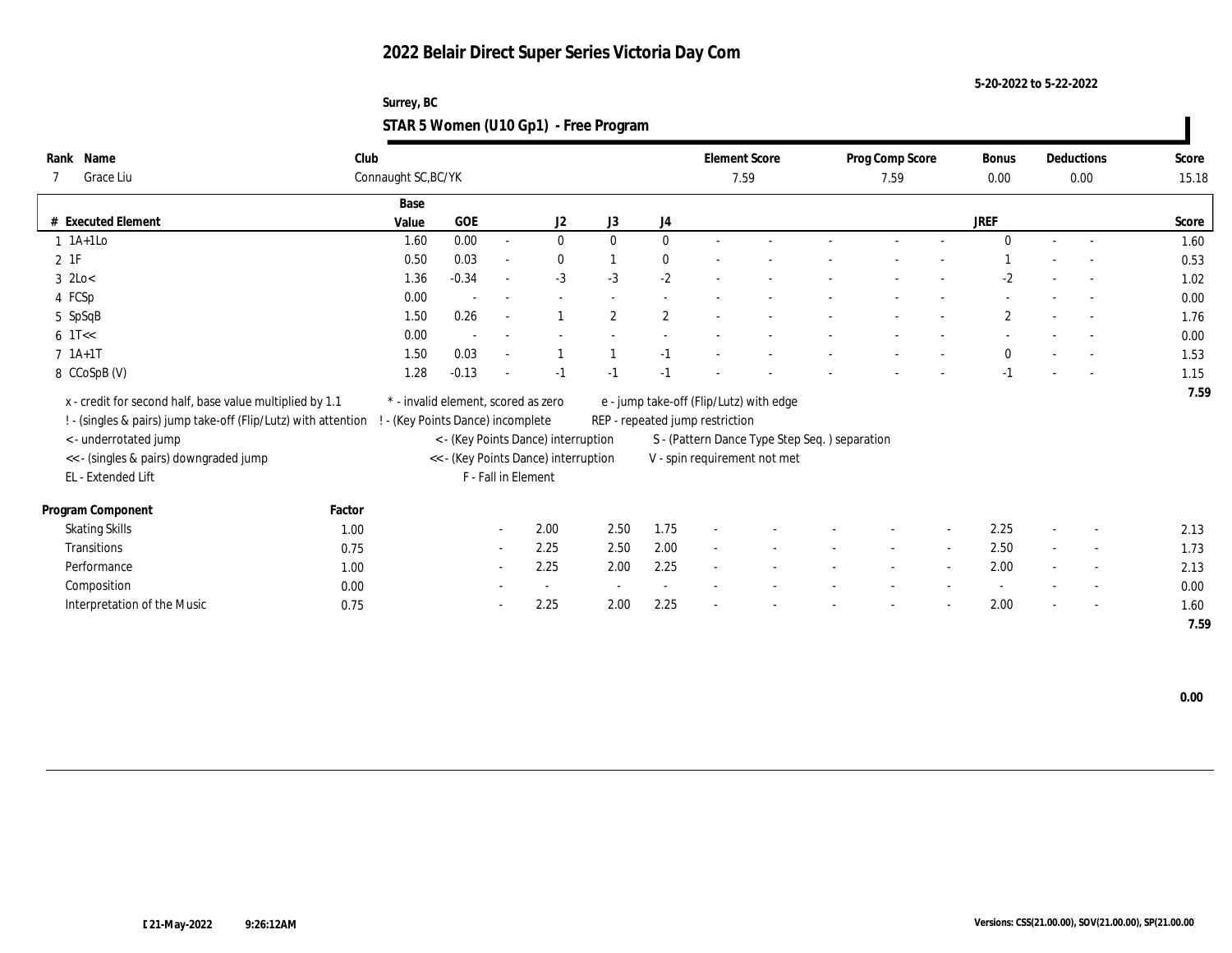| Surrey, BC                            |  |
|---------------------------------------|--|
| STAR 5 Women (U10 Gp1) - Free Program |  |

| Name<br>Rank                                                   | Club   |                                     |            |                          |                                      |              |              |                                 | <b>Element Score</b>                           | Prog Comp Score          |        | <b>Bonus</b> |        | Deductions               | Score |
|----------------------------------------------------------------|--------|-------------------------------------|------------|--------------------------|--------------------------------------|--------------|--------------|---------------------------------|------------------------------------------------|--------------------------|--------|--------------|--------|--------------------------|-------|
| Karina Tseng<br>8                                              |        | Connaught SC, BC/YK                 |            |                          |                                      |              |              | 8.40                            |                                                | 7.00                     |        |              |        | 0.40                     | 15.00 |
|                                                                |        | Base                                |            |                          |                                      |              |              |                                 |                                                |                          |        |              |        |                          |       |
| # Executed Element                                             |        | Value                               | <b>GOE</b> |                          | J2                                   | J3           | J4           |                                 |                                                |                          |        | <b>JREF</b>  |        |                          | Score |
| $1$ 1Lz+1T                                                     |        | 1.00                                | 0.00       | $\sim$                   | $\bf{0}$                             | $\mathbf{0}$ | $\bf{0}$     |                                 |                                                |                          |        | $\Omega$     | $\sim$ | $\overline{a}$           | 1.00  |
| $2$ 1A+1Lo<                                                    |        | 1.50                                | $-0.30$    | $\sim$                   | $-2$                                 | $-3$         | $-3$         |                                 |                                                |                          |        | $-3$         |        |                          | 1.20  |
| $3$ 2S $<<$                                                    |        | 0.40                                | $-0.20$    | $\overline{\phantom{a}}$ | $-5$                                 | $-5$         | $-5$         |                                 |                                                |                          |        | $-5$         |        |                          | 0.20  |
| 4 CSpB                                                         |        | 1.10                                | 0.03       | $\sim$                   | $\bf{0}$                             | $\theta$     | $\bf{0}$     |                                 |                                                |                          |        |              |        | $\sim$                   | 1.13  |
| $5$ 2Lo $<$                                                    |        | 1.36                                | $-0.68$    | $\sim$                   | $-5$                                 | $-5$         | $-5$         |                                 |                                                |                          |        | $-5$         |        | $\overline{\phantom{a}}$ | 0.68  |
| 6 SpSqB                                                        |        | 1.50                                | $-0.11$    | $\overline{a}$           | $-2$                                 | $\mathbf{0}$ | $-1$         |                                 |                                                |                          |        | $\mathbf{0}$ |        |                          | 1.39  |
| 7 1A                                                           |        | 1.10                                | 0.00       | $\overline{\phantom{a}}$ | $\bf{0}$                             | $\bf{0}$     | $\bf{0}$     |                                 |                                                |                          |        | $\bf{0}$     |        |                          | 1.10  |
| 8 CCoSpB                                                       |        | 1.70                                | 0.00       |                          | $\mathbf{0}$                         | $\theta$     | $\mathbf{0}$ |                                 |                                                |                          |        | $\mathbf{0}$ |        |                          | 1.70  |
| x - credit for second half, base value multiplied by 1.1       |        | * - invalid element, scored as zero |            |                          |                                      |              |              |                                 | e - jump take-off (Flip/Lutz) with edge        |                          |        |              |        |                          | 8.40  |
| ! - (singles & pairs) jump take-off (Flip/Lutz) with attention |        | - (Key Points Dance) incomplete     |            |                          |                                      |              |              | REP - repeated jump restriction |                                                |                          |        |              |        |                          |       |
| < - underrotated jump                                          |        |                                     |            |                          | < - (Key Points Dance) interruption  |              |              |                                 | S - (Pattern Dance Type Step Seq. ) separation |                          |        |              |        |                          |       |
| << - (singles & pairs) downgraded jump                         |        |                                     |            |                          | << - (Key Points Dance) interruption |              |              |                                 | V - spin requirement not met                   |                          |        |              |        |                          |       |
| EL - Extended Lift                                             |        |                                     |            | F - Fall in Element      |                                      |              |              |                                 |                                                |                          |        |              |        |                          |       |
|                                                                |        |                                     |            |                          |                                      |              |              |                                 |                                                |                          |        |              |        |                          |       |
| Program Component                                              | Factor |                                     |            |                          |                                      |              |              |                                 |                                                |                          |        |              |        |                          |       |
| <b>Skating Skills</b>                                          | 1.00   |                                     |            | $\sim$ $-$               | 2.50                                 | 1.75         | 2.50         | $\overline{\phantom{a}}$        |                                                |                          |        | 2.25         |        | $\sim$                   | 2.25  |
| Transitions                                                    | 0.75   |                                     |            | $\sim$                   | 2.00                                 | 1.75         | 2.25         | $\sim$                          |                                                | $\overline{\phantom{a}}$ | $\sim$ | 1.75         | $\sim$ | $\sim$                   | 1.46  |
| Performance                                                    | 1.00   |                                     |            | $\sim$                   | 2.00                                 | 1.50         | 2.00         | $\sim$                          |                                                |                          | $\sim$ | 2.00         |        | $\overline{\phantom{a}}$ | 1.88  |
| Composition                                                    | 0.00   |                                     |            |                          | $\sim$                               |              |              |                                 |                                                |                          |        |              |        | $\overline{\phantom{a}}$ | 0.00  |
| Interpretation of the Music                                    | 0.75   |                                     |            |                          | 2.00                                 | 1.50         | 2.00         |                                 |                                                |                          |        | 2.00         |        | $\overline{\phantom{a}}$ | 1.41  |
|                                                                |        |                                     |            |                          |                                      |              |              |                                 |                                                |                          |        |              |        |                          | 7.00  |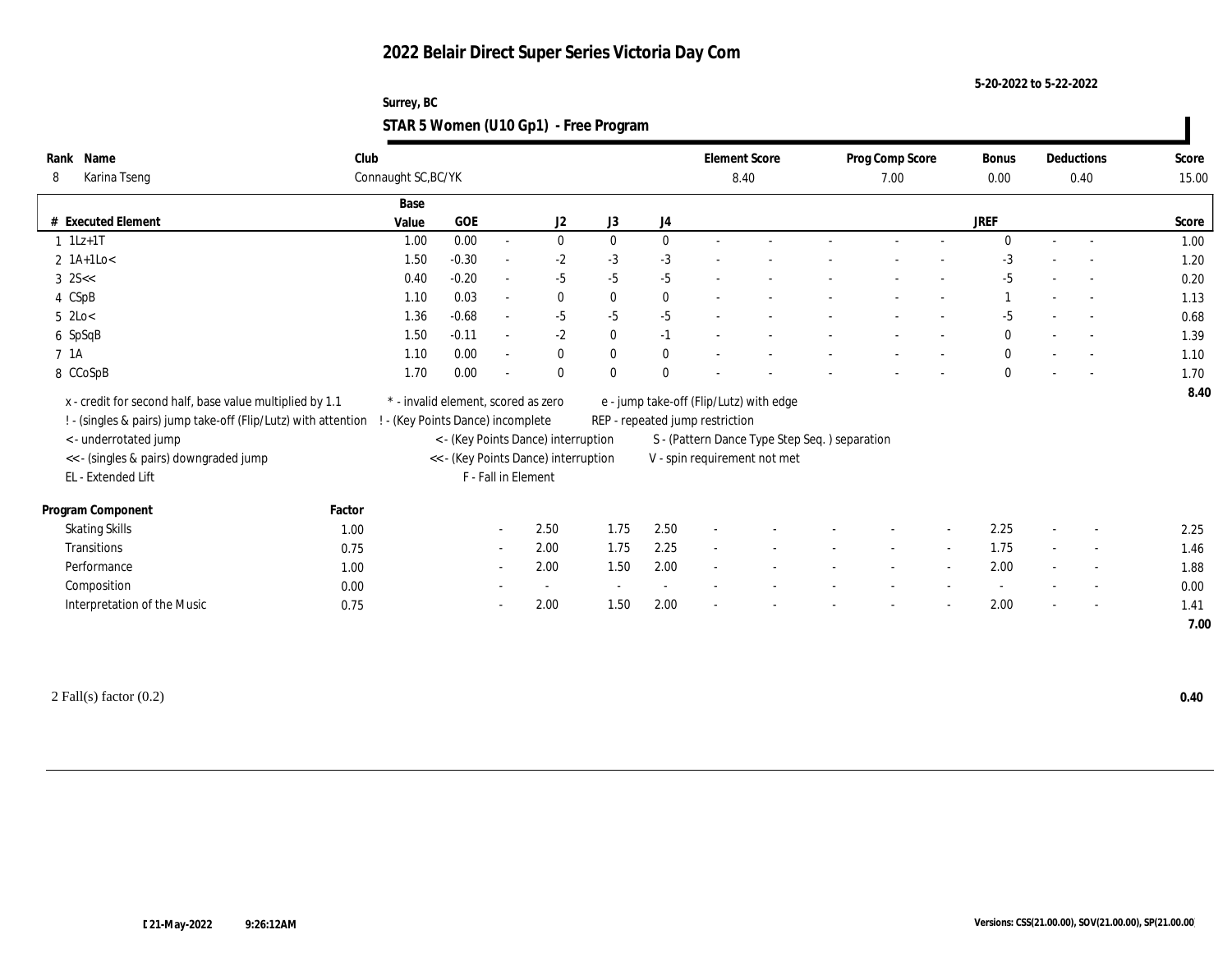**5-20-2022 to 5-22-2022**

| Surrey, BC                            |  |
|---------------------------------------|--|
| STAR 5 Women (U10 Gp1) - Free Program |  |

| Name<br>Rank                                                   | Club             |                                     |                          |                                      |              |              |                                 | <b>Element Score</b>                           | Prog Comp Score |        | Bonus        |                          | Deductions               | Score |
|----------------------------------------------------------------|------------------|-------------------------------------|--------------------------|--------------------------------------|--------------|--------------|---------------------------------|------------------------------------------------|-----------------|--------|--------------|--------------------------|--------------------------|-------|
| Annika Pobran<br>9                                             | Delta FSC, BC/YK |                                     |                          |                                      |              |              |                                 | 6.64                                           | 7.25            |        | 0.00         |                          | 0.20                     | 13.69 |
|                                                                | Base             |                                     |                          |                                      |              |              |                                 |                                                |                 |        |              |                          |                          |       |
| # Executed Element                                             | Value            | <b>GOE</b>                          |                          | J2                                   | J3           | J4           |                                 |                                                |                 |        | <b>JREF</b>  |                          |                          | Score |
| $1 \t1A$                                                       | 1.10             | $-0.55$                             | $\overline{\phantom{a}}$ | $-5$                                 | $-5$         | $-5$         | $\sim$                          |                                                |                 |        | $-5$         | $\sim$                   | $\sim$                   | 0.55  |
| $2 \, 2S <$                                                    | 1.04             | $-0.39$                             | $\overline{\phantom{a}}$ | $-4$                                 | $-3$         | $-5$         |                                 |                                                |                 |        | $-3$         |                          |                          | 0.65  |
| $3 \; 1A+1T$                                                   | 1.50             | $-0.25$                             | $\sim$                   | $-2$                                 | $-3$         | $-3$         |                                 |                                                |                 |        | -1           |                          |                          | 1.25  |
| 4 SSpB                                                         | 1.10             | 0.00                                | $\sim$                   |                                      | $-3$         | $\mathbf{2}$ |                                 |                                                |                 |        | $\mathbf{0}$ |                          | $\sim$                   | 1.10  |
| 5 SpSqB                                                        | 1.50             | $-0.04$                             | $\sim$                   | $-2$                                 | $\bf{0}$     | 1            |                                 |                                                |                 |        | $\bf{0}$     |                          | $\sim$                   | 1.46  |
| 6 1Lz                                                          | 0.60             | 0.03                                | $\sim$                   | $\mathbf{1}$                         | $\mathbf{0}$ | $\mathbf{0}$ |                                 |                                                |                 |        |              |                          | $\overline{\phantom{a}}$ | 0.63  |
| $7 \text{ } 1\text{F+1Lo}$                                     | 1.00             | 0.00                                | $\overline{\phantom{a}}$ | $\bf{0}$                             | $\mathbf{0}$ | $\bf{0}$     |                                 |                                                |                 |        | $\theta$     |                          |                          | 1.00  |
| 8 CCoSpB*                                                      |                  |                                     |                          |                                      |              |              |                                 |                                                |                 |        |              |                          |                          | 0.00  |
| x - credit for second half, base value multiplied by 1.1       |                  | * - invalid element, scored as zero |                          |                                      |              |              |                                 | e - jump take-off (Flip/Lutz) with edge        |                 |        |              |                          |                          | 6.64  |
| ! - (singles & pairs) jump take-off (Flip/Lutz) with attention |                  | - (Key Points Dance) incomplete     |                          |                                      |              |              | REP - repeated jump restriction |                                                |                 |        |              |                          |                          |       |
| < - underrotated jump                                          |                  |                                     |                          | < - (Key Points Dance) interruption  |              |              |                                 | S - (Pattern Dance Type Step Seq. ) separation |                 |        |              |                          |                          |       |
| << - (singles & pairs) downgraded jump                         |                  |                                     |                          | << - (Key Points Dance) interruption |              |              |                                 | V - spin requirement not met                   |                 |        |              |                          |                          |       |
| EL - Extended Lift                                             |                  |                                     | F - Fall in Element      |                                      |              |              |                                 |                                                |                 |        |              |                          |                          |       |
|                                                                |                  |                                     |                          |                                      |              |              |                                 |                                                |                 |        |              |                          |                          |       |
| Program Component                                              | Factor           |                                     |                          |                                      |              |              |                                 |                                                |                 |        |              |                          |                          |       |
| <b>Skating Skills</b>                                          | 1.00             |                                     | $\sim$                   | 2.25                                 | 2.00         | 2.50         | $\sim$                          |                                                |                 |        | 2.00         | $\overline{\phantom{a}}$ | $\overline{\phantom{a}}$ | 2.19  |
| Transitions                                                    | 0.75             |                                     | $\sim$                   | 2.00                                 | 2.00         | 2.00         | $\sim$                          |                                                | $\sim$          | $\sim$ | 1.75         | $\sim$                   | $\sim$                   | 1.46  |
| Performance                                                    | 1.00             |                                     | $\sim$                   | 2.00                                 | 1.75         | 2.00         | $\sim$                          |                                                |                 |        | 2.25         |                          | $\overline{\phantom{a}}$ | 2.00  |
| Composition                                                    | 0.00             |                                     |                          | $\sim$                               |              | $\sim$       |                                 |                                                |                 |        |              |                          | $\overline{\phantom{a}}$ | 0.00  |
| Interpretation of the Music                                    | 0.75             |                                     |                          | 2.00                                 | 2.25         | 2.25         |                                 |                                                |                 |        | 2.00         |                          | $\sim$                   | 1.60  |
|                                                                |                  |                                     |                          |                                      |              |              |                                 |                                                |                 |        |              |                          |                          | 7.25  |

1 Fall(s) factor (0.2) **0.20**